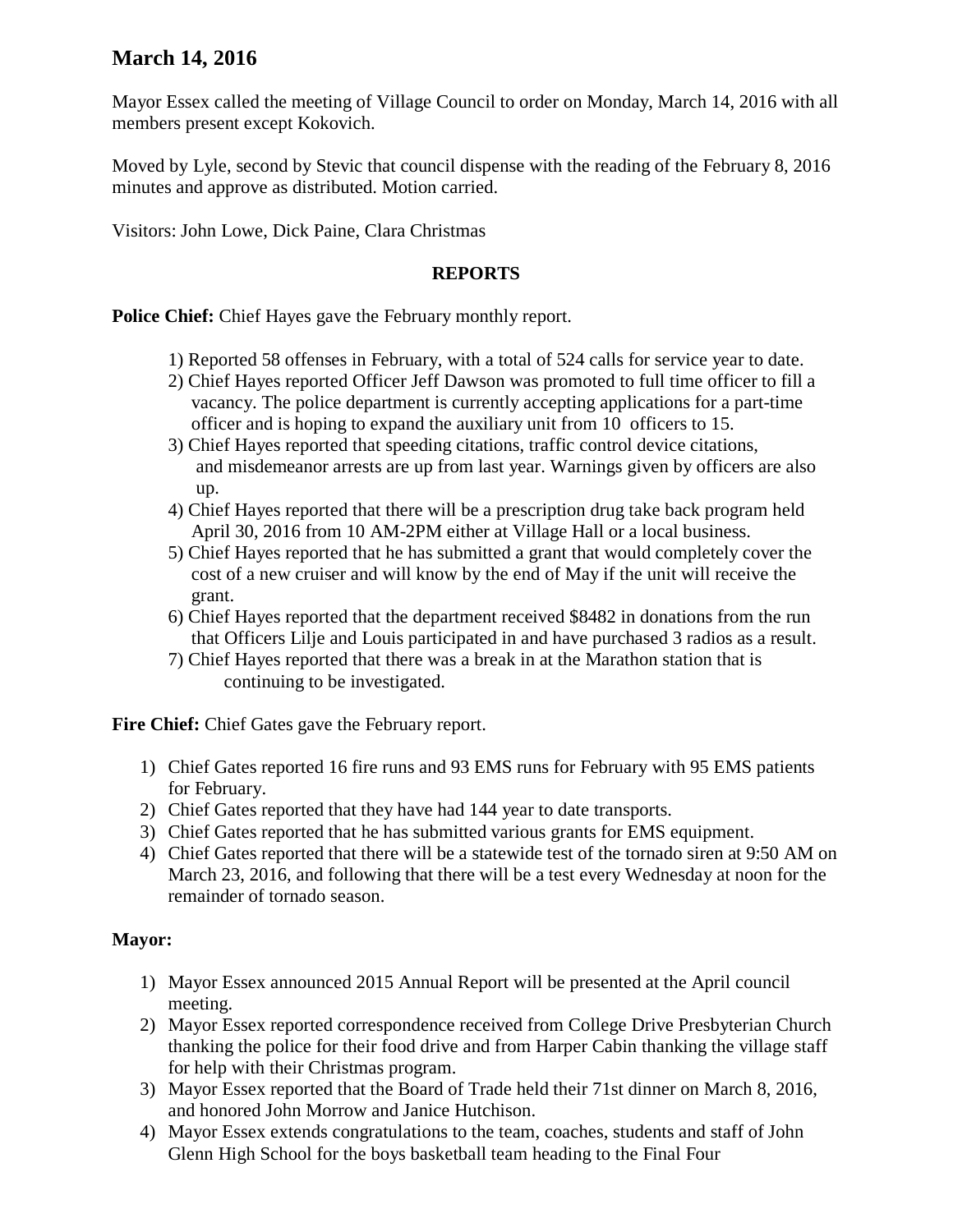**Fiscal Officer:** Marlatt gave February financial report.

- 1) Marlatt reported fund report balance end of February was \$589,855.
- 2) Marlatt reported that court revenue is up \$11,125.
- 3) Marlatt reported that the Financial Year 2015 Cash Basis Annual Financial Report was completed and has been submitted to the State Auditor's office as required.
- 4) Marlatt reported that the Ohio Water Development Authority implemented an interest rate buy-down program. Current borrowers with interest rates higher than 4% will see a reduction of interest rates on the outstanding balance of the loans to 4%. The buy-down commenced retroactively with the January 2016 payment and will carry through to the to the maturity date. The total amount of estimated savings that the village will realize over the life of the loan is \$26,775.

**Administrator:** Colley gave February administrative report.

- Water Production for February  $-7,176,360$  gallons
- Wastewater Flows for February 12,853,300 gallons
- 1) Colley reported operations staff built 4 new picnic tables to replace old and damaged tables at the Reservoir and the Village Park, and are repairing equipment and cleaning the operations garage in preparation for spring.
- 2) Colley reported Joy Johnson began work on February 22<sup>nd</sup> as Administrative Assistant/Billing Clerk.
- 3) Colley reported that the water bills were mailed late due to an unexpected equipment issue with the meter reader but all bills have been sent.
- 4) Reported that Columbia Gas will be conducting a significant upgrade to their existing gas lines on the east end of the village. This will be a 5 month project. Staff will be working with Columbia Gas to coordinate projects, events, etc. There will be a community meeting held in the evening at the end of March to inform residents of plans moving forward.

**Finance Committee:** Lyle reported the committee met on February 24, 2016.

- 1) Committee supports Resolution 3-16-1 establishing various new reserve funds in the year 2016 budget and transferring funds in the year 2016 budget from the various funds to new reserve funds.
- 2) Committee recommends Resolution 3-16-2 authorizing the village administrator to enter into a contract with RFG Associates Inc. to perform an income survey.
- 3) Committee supports Ordinance E-03-16-1 authorizing the mayor to appoint one full-time police officer within the established salary range.
- 4) Committee endorses Ordinance F-3-16-1 establishing permanent appropriations for the village of New Concord during the fiscal year ending December 31, 2016.
- 5) Committee supports Ordinance H-3-16-1 providing for the issuance of \$49,362 notes by the Village of New Concord in anticipation of the issuance of bonds for the purpose of paying the cost of street lighting, brick crosswalks, and various accessories.

**Safety Committee:** Lyle reported that committee met prior to meeting.

1) Committee supports Ordinance C-3-16-1, an amendment to Ordinance C-11-91-1, establishing an auxiliary police unit of 15 personnel, in order to provide more help with schedules and big events.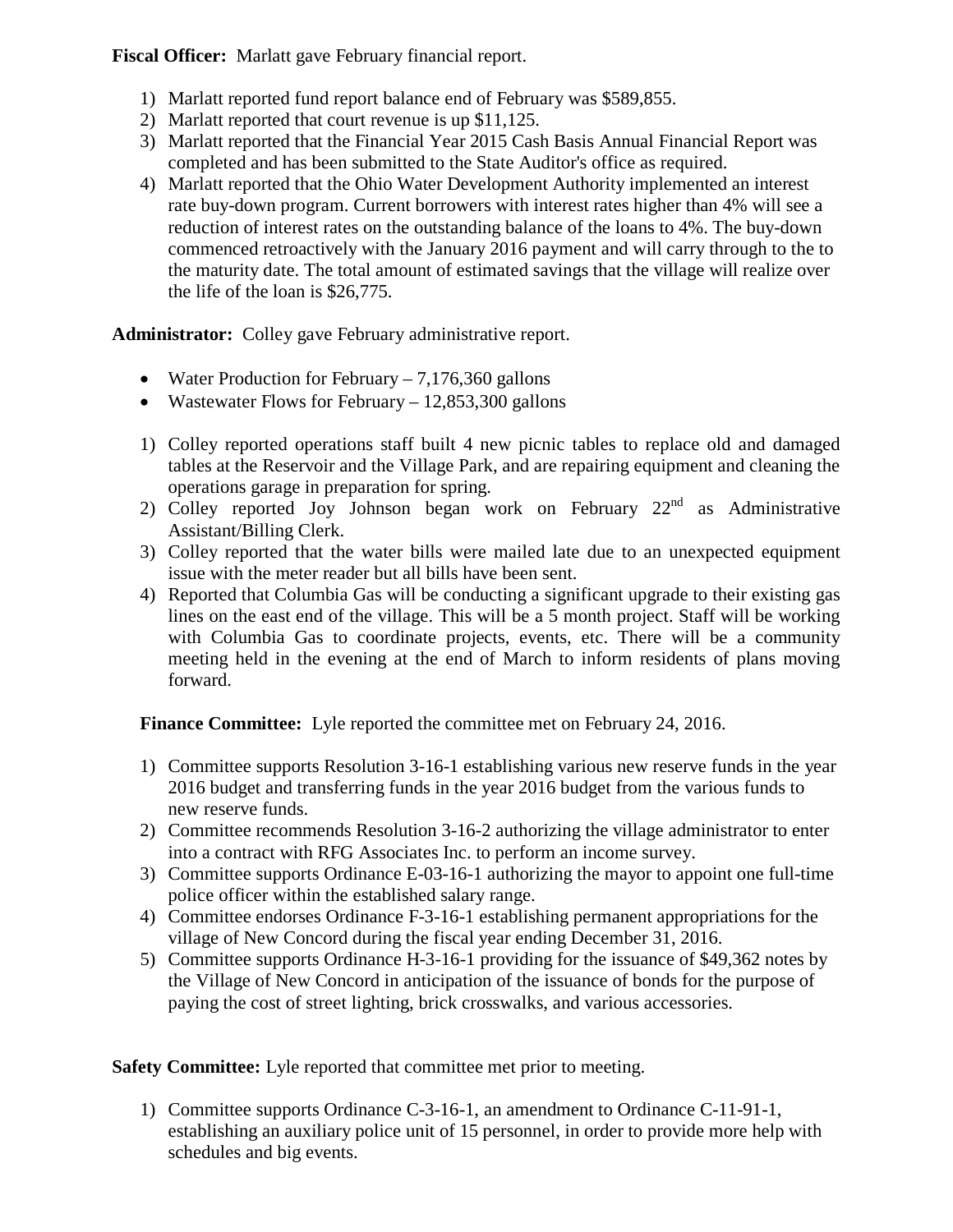2) Committee is supportive of the federal grant application to cover the cost of a new police cruiser.

#### **Policy Committee:** Kerrigan reported that the committee met February 22, 2016.

- 1) Committee reviewed welcome packet and made suggestions.
- 2) Committee discussed annexation of cemetery. A legally required survey is being completed and then the county commissioners will need to approve this.

**Infrastructure Committee:** Dickson reported that committee met prior to meeting.

- 1) Committee is supportive of Columbia Gas upgrade.
- 2) Committee is hoping to have a meeting at the end of March with the railroad concerning Liberty Bridge.
- 3) New Concord was named a Tree City USA for the 35th year.
- 4) Tom Taylor has been contracted to do maintenance outside of the work that the operations department handles.
- 5) Reported that RCAP and Muskingum University are doing an inventory of trees in the village in order to suggest trees to be used for a tree canopy.

## **OLD BUSINESS**

#### **NEW BUSINESS**

Moved by Kerrigan Seconded by Lyle **Resolution 3-16-1,** A resolution establishing various new reserve funds in the year 2016 budget and transferring funds in the year 2016 budget from the various funds to new reserve funds and declaring an emergency.

| Kokovich | absent | <b>Stevic</b>        | yea |
|----------|--------|----------------------|-----|
| Baier    | yea    | Lyle                 | yea |
| Dickson  | yea    | Kerrigan             | yea |
|          |        | <b>Motion Passes</b> |     |

Moved by Lyle Seconded by Kerrigan That **Resolution 3-16-1** be approved as read. Kokovich absent Stevic yea<br>Baiar yea I yle Baier yea Lyle yea

| Daici   | vca | <b>LyIC</b>          | vea |
|---------|-----|----------------------|-----|
| Dickson | vea | Kerrigan             | vea |
|         |     | <b>Motion Passes</b> |     |

Moved by Dickson Seconded by Stevic **Resolution 3-16-2,** A resolution authorizing the village administrator to enter into a contract with RFG Associates Inc. to perform an income survey and declaring an emergency.

| Kokovich | absent | Stevic   | yea |
|----------|--------|----------|-----|
| Baier    | vea    | Lyle     | yea |
| Dickson  | vea    | Kerrigan | vea |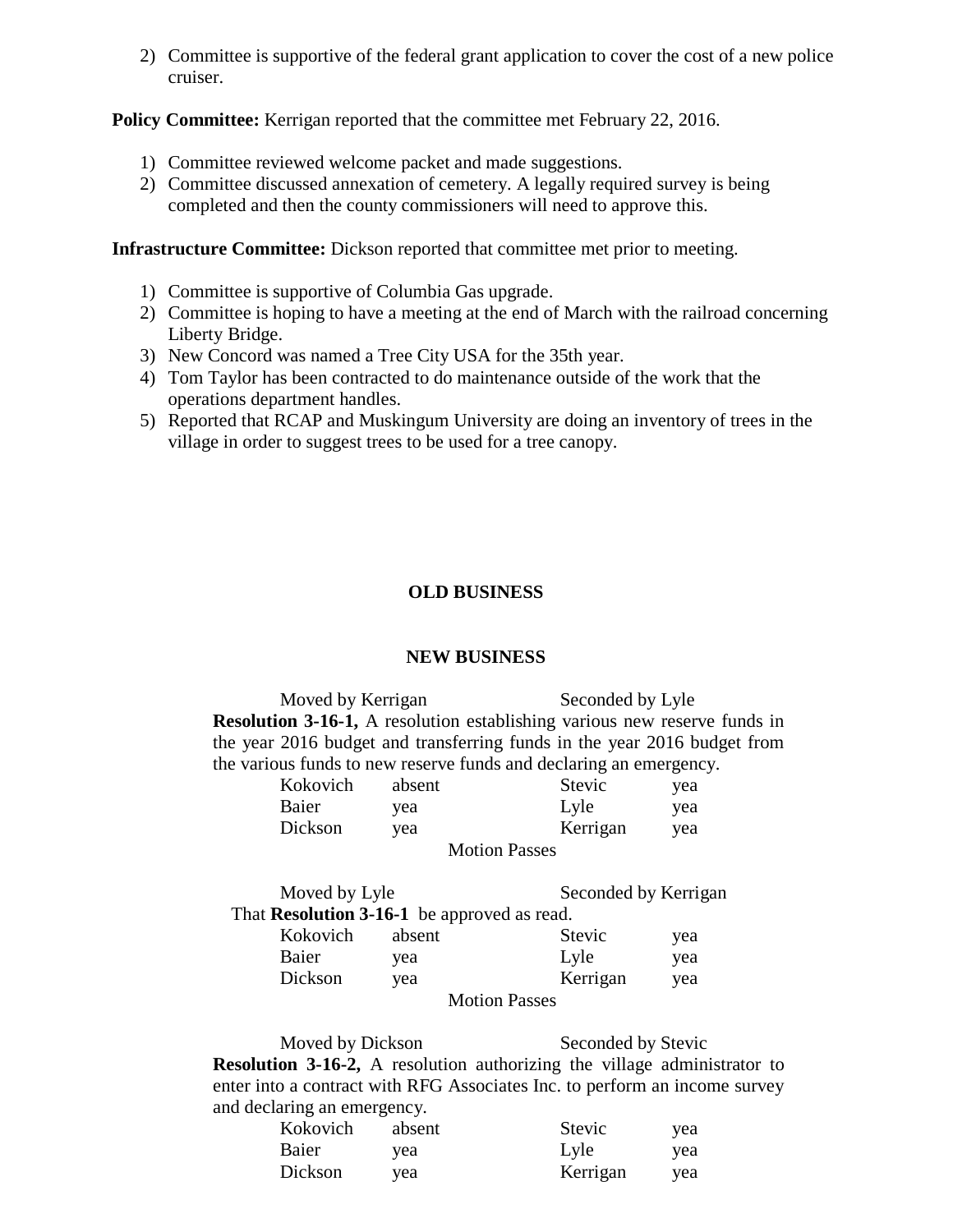#### Motion Passes

|                         | <b>Motion Passes</b>                                                                                                                                 |                      |            |
|-------------------------|------------------------------------------------------------------------------------------------------------------------------------------------------|----------------------|------------|
|                         |                                                                                                                                                      | Seconded by Dickson  |            |
| Moved by Stevic         | That Resolution 3-16-2 be approved as read.                                                                                                          |                      |            |
| Kokovich                | absent                                                                                                                                               | Stevic               |            |
| Baier                   |                                                                                                                                                      | Lyle                 | yea        |
| Dickson                 | yea                                                                                                                                                  | Kerrigan             | yea        |
|                         | yea<br><b>Motion Passes</b>                                                                                                                          |                      | yea        |
|                         |                                                                                                                                                      |                      |            |
|                         |                                                                                                                                                      |                      |            |
| Moved by Dickson        |                                                                                                                                                      | Seconded by Kerrigan |            |
|                         | Ordinance C-3-16-1, an amendment to ordinance no. C-11-91-1                                                                                          |                      |            |
|                         | establishing an auxiliary police unit in the Village of New Concord and                                                                              |                      |            |
| declaring an emergency. |                                                                                                                                                      |                      |            |
| Kokovich absent         |                                                                                                                                                      | Stevic               | yea        |
| Baier                   | yea                                                                                                                                                  | Lyle                 | yea        |
| Dickson                 | yea                                                                                                                                                  | Kerrigan             | yea        |
|                         | <b>Motion Passes</b>                                                                                                                                 |                      |            |
|                         |                                                                                                                                                      |                      |            |
| Moved by Kerrigan       |                                                                                                                                                      | Seconded by Dickson  |            |
|                         | That Ordinance No. C-3-16-1 be approved as read.                                                                                                     |                      |            |
| Kokovich                | absent                                                                                                                                               | Stevic               | yea        |
| Baier                   | yea                                                                                                                                                  | Lyle                 | yea        |
| Dickson                 | yea                                                                                                                                                  | Kerrigan             | yea        |
|                         | <b>Motion Passes</b>                                                                                                                                 |                      |            |
| Moved by Baier          |                                                                                                                                                      | Seconded by Lyle     |            |
|                         | <b>Ordinance E-03-16-1,</b> An ordinance to amend ordinance E-11-15-1                                                                                |                      |            |
|                         | authorizing the mayor to appoint one full-time police officer within the                                                                             |                      |            |
|                         | established salary range and declaring an emergency.                                                                                                 |                      |            |
| Kokovich                | absent                                                                                                                                               | <b>Stevic</b>        | yea        |
| Baier                   | yea                                                                                                                                                  | Lyle                 | yea        |
| Dickson                 | yea                                                                                                                                                  | Kerrigan             | yea        |
|                         | <b>Motion Passes</b>                                                                                                                                 |                      |            |
|                         |                                                                                                                                                      |                      |            |
| Moved by Lyle           |                                                                                                                                                      | Seconded by Baier    |            |
|                         | That Ordinance No. E-03-16-1 be approved as read.                                                                                                    |                      |            |
| Kokovich                | absent                                                                                                                                               | Stevic               | yea        |
| Baier                   | yea                                                                                                                                                  | Lyle                 | yea        |
| Dickson                 | yea                                                                                                                                                  | Kerrigan             | yea        |
|                         | <b>Motion Passes</b>                                                                                                                                 |                      |            |
|                         |                                                                                                                                                      |                      |            |
| Moved by Stevic         |                                                                                                                                                      | Seconded by Dickson  |            |
|                         | <b>Ordinance F-3-16-1,</b> An ordinance establishing permanent appropriations<br>for the Village of New Concord, Ohio, during the fiscal year ending |                      |            |
|                         | December 31, 2016 and declaring an emergency.                                                                                                        |                      |            |
| Kokovich                | absent                                                                                                                                               | Stevic               |            |
| Baier                   | yea                                                                                                                                                  | Lyle                 | yea<br>yea |
| Dickson                 | yea                                                                                                                                                  | Kerrigan             | yea        |
|                         |                                                                                                                                                      |                      |            |

Motion Passes

Moved by Dickson Seconded by Stevic That **Ordinance No. E-03-16-1** be approved as read.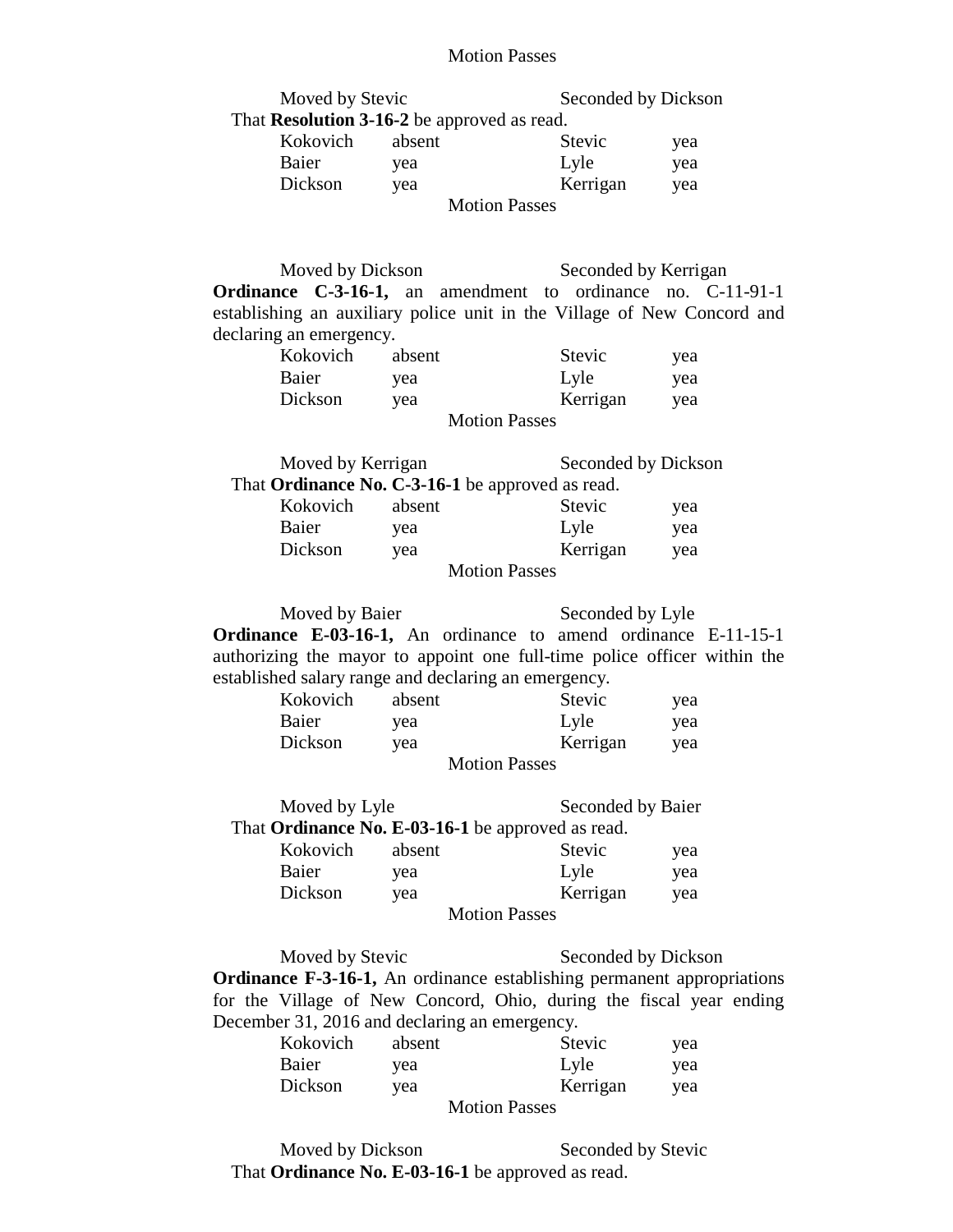| Kokovich             | absent | Stevic   | yea |
|----------------------|--------|----------|-----|
| Baier                | yea    | Lyle     | yea |
| Dickson              | vea    | Kerrigan | yea |
| <b>Motion Passes</b> |        |          |     |

Moved by Baier Seconded by Kerrigan **Ordinance H-3-16-1,** an ordinance providing for the issuance of \$49,362 notes by the Village of New Concord, Ohio, in anticipation of the issuance of bonds for the purpose of paying the cost of decorative street lighting, brick crosswalks and various accessories, together with all necessary appurtenances thereto, and declaring an emergency.

| Kokovich             | absent | Stevic   | yea |
|----------------------|--------|----------|-----|
| Baier                | yea    | Lyle     | yea |
| Dickson              | vea    | Kerrigan | yea |
| <b>Motion Passes</b> |        |          |     |

| Moved by Kerrigan                                |        |                      | Seconded by Baier |     |
|--------------------------------------------------|--------|----------------------|-------------------|-----|
| That Ordinance No. H-3-16-1 be approved as read. |        |                      |                   |     |
| Kokovich                                         | absent |                      | Stevic            | yea |
| Baier                                            | yea    |                      | Lyle              | yea |
| Dickson                                          | yea    |                      | Kerrigan          | yea |
|                                                  |        | <b>Motion Passes</b> |                   |     |

| <b>MISCELLANIOUS:</b>     | -2016 New Concord Council Priorities                                                                                                                                  |
|---------------------------|-----------------------------------------------------------------------------------------------------------------------------------------------------------------------|
|                           | -Village Council Meeting-April 11th at 7:30 PM                                                                                                                        |
|                           | -Let's Pick It Up New Concord-April 9th 9 to 11 AM                                                                                                                    |
|                           | -Planning Commission Meeting-March 17th at 6 PM                                                                                                                       |
| <b>ANNOUNCEMENTS:</b>     | -Primary Election-Village Hall polling location-Tuesday, March<br>15 <sub>th</sub>                                                                                    |
| <b>APPROVAL OF BILLS:</b> | See list<br>Moved by Dickson, seconded by Bair that the bills be approved for<br>payment. All voted yea. Motion carried. Bills list on file in the<br>Clerk's office. |

Erin Stevic:

- Educate self on budgeting process to promote fiscal soundness within the village and annually increase the village reserve
- Support development of a strategy for the Liberty Road bridge
- Investigate the possibility of preserving historic buildings